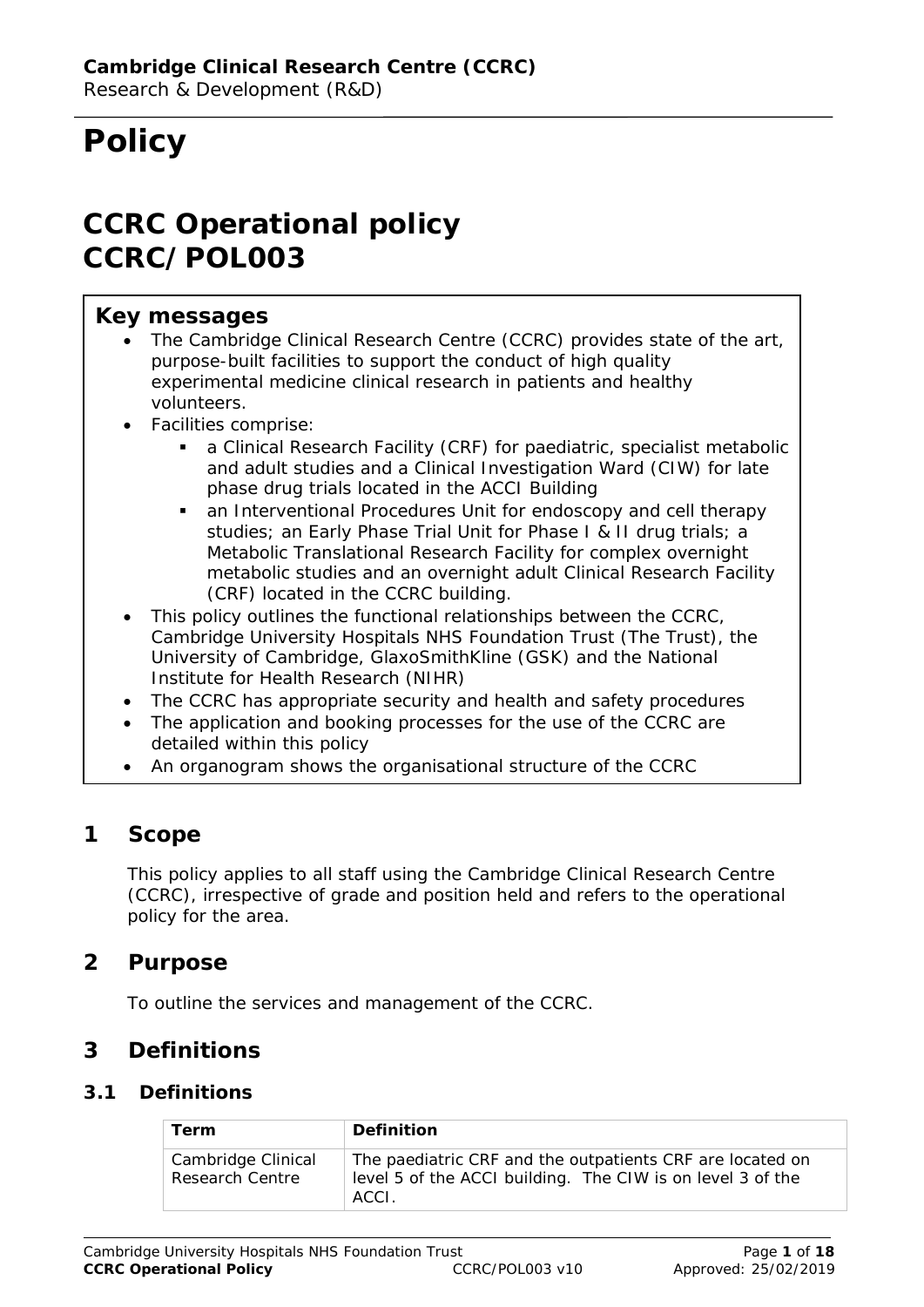Research & Development (R&D)

|               | The CCRC building is adjacent to the ACCI building. The<br>Interventional Investigation Unit is located on Level 2, the<br>Early Phase Unit on Level 3 and an in-patient CRF on Level 5.<br>The Metabolic Translational Research Facility is located across<br>Levels 4 and 6. |  |
|---------------|--------------------------------------------------------------------------------------------------------------------------------------------------------------------------------------------------------------------------------------------------------------------------------|--|
| ACCI building | The building which houses the CIW, CRF, GSK, VRU, the<br>British Heart Foundation and Clinical Pharmacology Unit.                                                                                                                                                              |  |
| The Trust     | Cambridge University Hospitals NHS Foundation Trust.                                                                                                                                                                                                                           |  |

### **3.2 Abbreviations**

| Abbreviation    | Meaning                                                      |  |
|-----------------|--------------------------------------------------------------|--|
| <b>ACCI</b>     | Addenbrooke's Centre for Clinical Investigation              |  |
| AED             | Automated external defibrillator                             |  |
| <b>CCRC</b>     | Cambridge Clinical Research Centre                           |  |
| <b>CIW</b>      | NIHR Clinical Investigation Ward                             |  |
| <b>CRF</b>      | NIHR/Wellcome Trust Clinical Research Facility               |  |
| <b>CUH</b>      | Cambridge University Hospitals NHS Foundation Trust          |  |
| <b>GSK</b>      | GlaxoSmithkline                                              |  |
| <b>MC</b>       | Management Committee                                         |  |
| <b>NIHR</b>     | National Institute for Health Research                       |  |
| PI.             | Principal Investigator                                       |  |
| <b>PS&amp;G</b> | Patient Safety and Governance Committee                      |  |
| R&D             | Research and Development                                     |  |
| <b>SAB</b>      | Scientific Advisory Board                                    |  |
| <b>ReSPECT</b>  | Recommended Summary Plan for Emergency Care and<br>Treatment |  |
| <b>VRU</b>      | Vascular Research Unit                                       |  |
| <b>VTE</b>      | Venous Thromboembolism                                       |  |

# **4 Introduction**

The Cambridge Clinical Research Centre (CCRC) comprises the Cambridge NIHR/Wellcome Trust Clinical Research Facility and the NIHR Clinical Investigation Ward, located within the Addenbrooke's Centre for Clinical Investigation building (ACCI), and an Interventional Procedures Unit for endoscopy and cell therapy studies, an Early Phase Trial Unit for Phase I & II drug trials, a Metabolic Translational Research Facility (TRF) for complex overnight metabolic studies and an overnight adult Clinical Research Facility (CRF), located within the CCRC building. The CCRC receives funding from the NIHR and the Wellcome Trust (CCRC Levels 4 and 6) to meet operational running costs to support experimental medicine (physiological studies and early phase clinical trials in drugs and medical devices).

The CCRC is led by two Clinical Directors and a Director of Operations, and is staffed by Trust employees and University research staff with Trust honorary contracts.

Patients and volunteers take part in research studies according to scientifically robust and ethically approved protocols.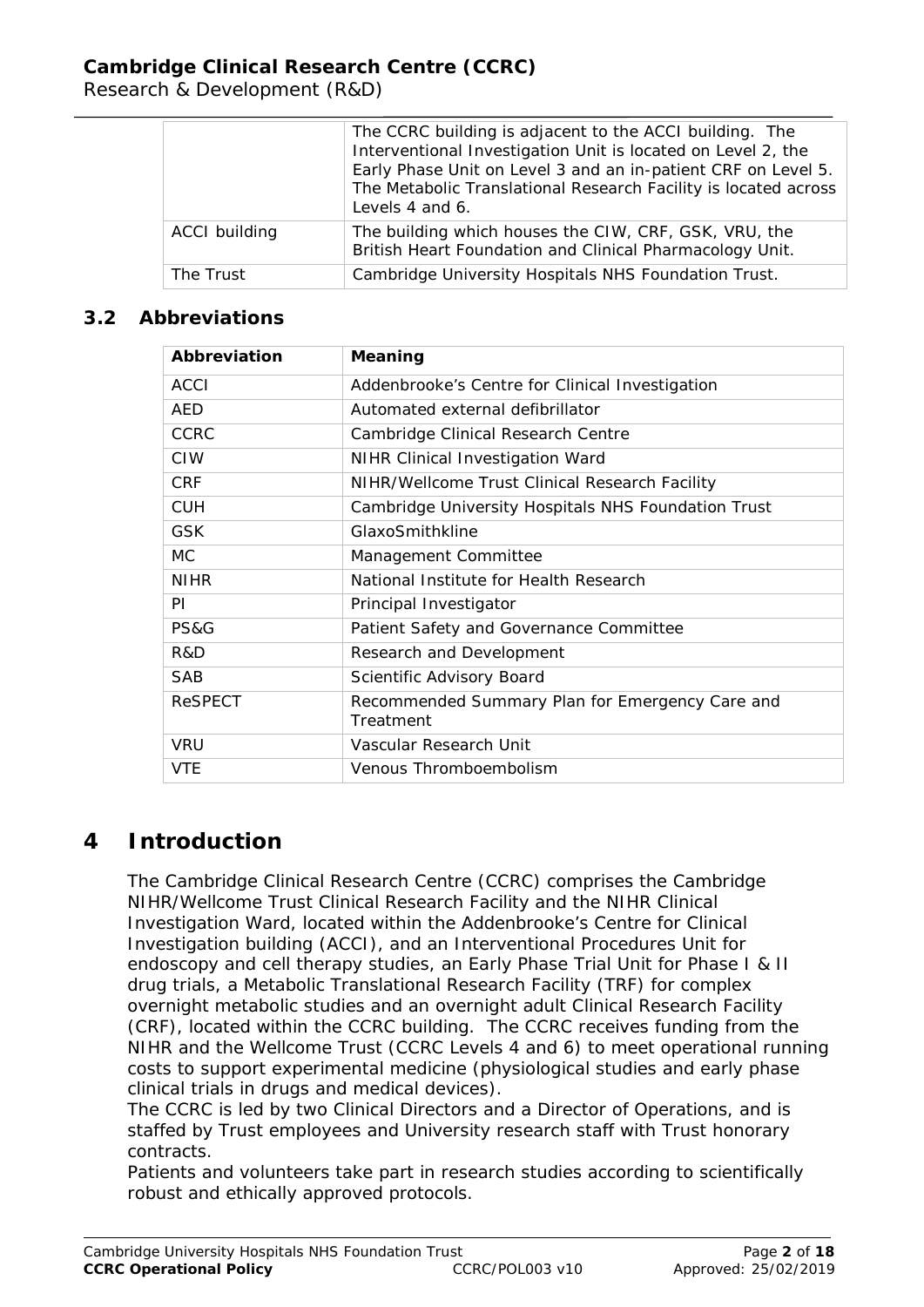The facilities are independent from the Trust inpatient bed pool. Capital funding provided to build and equip the facilities prohibits the use of the facilities for standard NHS activity.

# **5 Functional relationships**

- The Trust and the University of Cambridge work closely together at all levels
- Clinical, financial and administrative management lies within the R&D directorate of the Trust
- Academic accountability for the research activity undertaken within the facilities lies jointly with the University of Cambridge and the Trust
- A full range of clinical services (e.g. pharmacy; laboratory; resuscitation team) are provided by the Trust. Non-clinical support services (hotel services; estates; communications) are provided by the Trust, University of Cambridge and GSK service providers.
- The estates management of the ACCI building lies with GlaxoSmithKline (GSK) who retain responsibility and accountability for fire safety
- The estates management of the CCRC lies with the Trust and University of Cambridge and is defined within a service level agreement for hard and soft facilities management services.
- Responsibility and accountability for fire safety lies jointly with the University of Cambridge and CUH, with emergency fire response provided by the Trust.

# **6 Governance**

- The CCRC reports to the Trust Research Board
- Facilities are run in accordance with Trust policies and procedures
- Studies must comply with the UK Policy Framework for Health and Social Care Research
- Studies defined as Clinical Trials of Investigational Medicinal Products (CTIMPs) must comply with current clinical trial regulations
- The conduct of studies must also comply with local CCRC policies and standard operating procedures
- Studies are risk assessed as appropriate in accordance with Trust and CCRC procedures (Study Risk Assessment, Phase I Risk Assessment)
- The CCRC maintains a robust quality management system in accordance with the requirements of ICH GCP guidelines and all applicable regulatory requirements

# **7 Management committee**

- The operational management of the CCRC lies with the Management Committee, which is comprised of Directors, senior management from the CCRC and Institute of Metabolic Science (IMS), Trust R&D, GSK and clinical pharmacology representatives
- Patient Safety and Governance (PS&G) and research governance issues are reported on a quarterly basis, in accordance with Trust policy

# **8 Study approval process**

- Research activity conducted in the CCRC requires prior approval from:
	- A Research Ethics Committee | Health Research Board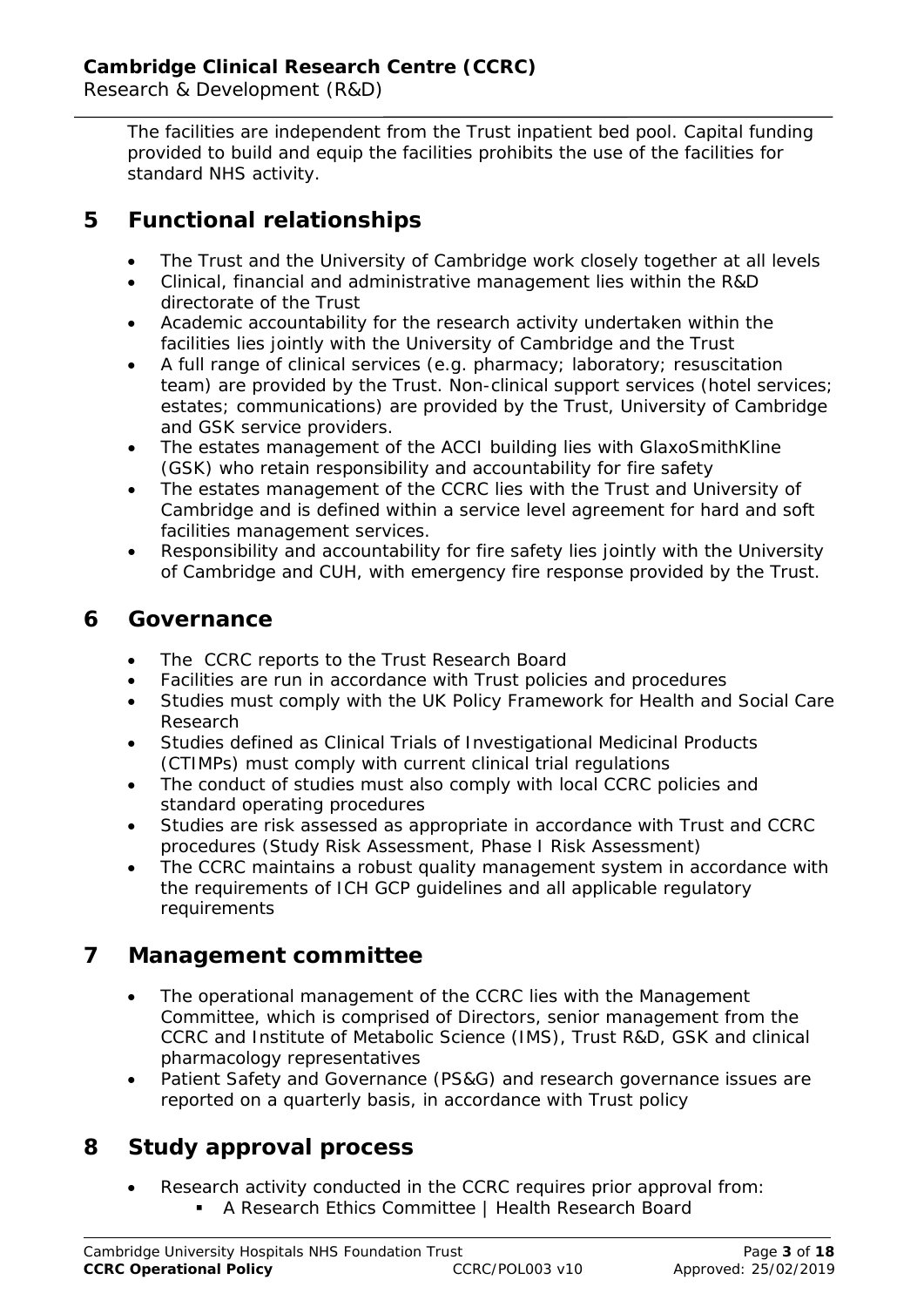Research & Development (R&D)

- A competent authority, as appropriate
- **Trust R&D department**
- **CCRC Scientific Advisory Board (SAB)**
- The SAB meets monthly to review:
	- **New studies**
	- **Study amendments**
	- **Study renewals**
- SAB approval is given initially for a period of one year, followed by an annual review and approval process
- Industry-sponsored research may be carried out within the CCRC
- Direct costs associated with commercial studies will be recovered in accordance with Trust and national guidelines and agreed with the Director of Operations and the R&D department prior to the SAB review
- Other costs associated with supporting studies may also apply e.g. use of specialist equipment; supply of specialist consumables; set up and renewal charges
- Studies are allocated to the facilities prior to SAB review according to space and staff skill requirements. Allocations may be subject to change
- A unique project identifier number is allocated to each new study

# **9 Roles and responsibilities**

- The Principal Investigator (PI) is responsible for patient safety, the overall conduct of the study and for members of their research team
- The PI must ensure members of their research team have appropriate contracts with the trust (research, honorary, substantive or letter of access)
- The PI must ensure research team members have appropriate training
- The PI must provide appropriate medical cover for their participants
- It is the responsibility of the PI and study team to inform the CCRC whether or not it is appropriate for participants in a study to be subject to Trust policies and procedure regarding ReSPECT, VTE and the sending of a discharge summary to the participant's GP. This will be reviewed as part of the study application and renewal processes.
- CCRC staff will not undertake completion of the ReSPECT documentation or VTE assessment and are not responsible for the production of a discharge summary for a participant's GP. Where required, this work must be undertaken by an appropriately qualified member of the study team.
- Guidelines for users (investigators) are available at <http://cambridge.crf.nihr.ac.uk/researchers/facilities-application/>

# **10 Range of services**

- The CCRC provides inpatient; day case; outpatient and specialist metabolic services for patients and healthy volunteers, including children.
- The CCRC is not equipped to care for patients requiring respiratory ventilation or critical care support.
- Visiting hours are open. Liaison with the nursing team is, however, encouraged due to the variability of individual study requirements.

# **10.1 Investigative facilities**

- Ultrasound | Echocardiography | VO<sub>2</sub> max | Exercise testing | Ophthalmology
- Audiology test room | Pain Assessment room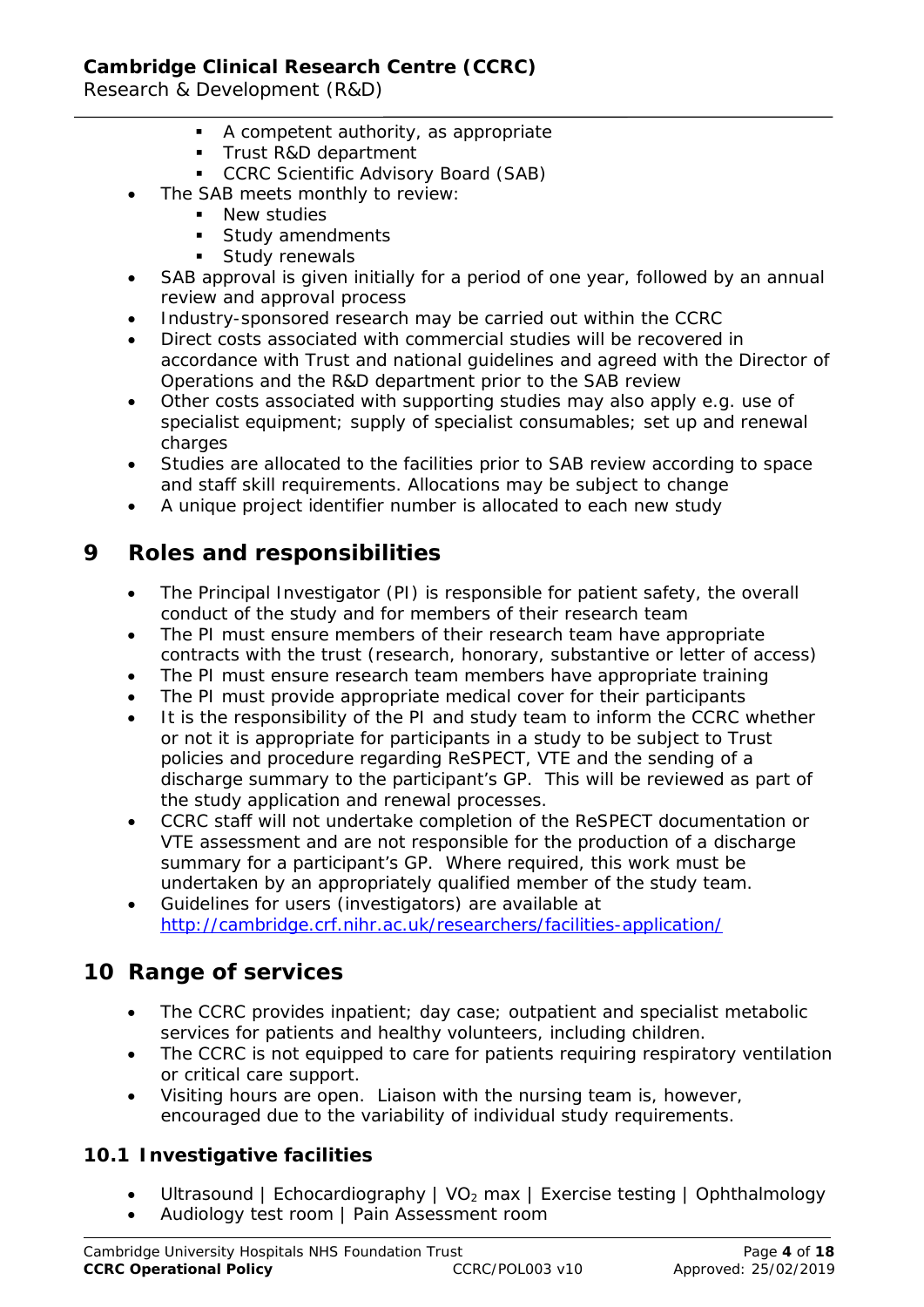- Endoscopy facilities
- Cardiac Telemetry

#### **10.2 Sample handling facilities**

- Tissue Culture room with Category II Safety Cabinet
- Fully equipped sample handling rooms
- $\bullet$  Incubators including  $CO<sub>2</sub>$
- Freezers (-20°C;-40°C and -80°C with 24/7 monitoring)
- Blood glucose and lactate analysers (Yellow Springs)
- Pneumatic tube connection to Trust biochemistry

### **10.3 Imaging facilities**

- 3T Magnetic resonance spectroscopy (Siemens Skyra 3T) located in the Wolfson Brain Imaging Centre
- Dual-energy X-ray Absorptiometer (iDXA)
- ECHO MRI
- PQCT

# **11 Accommodation**

Studies are allocated to a specific unit. However, when necessary (and with the agreement of the study team), studies may be undertaken in any CCRC accommodation deemed appropriate, with the exception of paediatric studies which will generally be undertaken on the CRF or CCRC Levels 4 and L6.

#### **11.1 Clinical Research Facility – Paediatric and Adult outpatient (CRF) – ACCI level 5**

- 7 single rooms, including one electromagnetically sealed room
- 2 two bedded rooms
- Paediatric play area
- 1 Consulting room
- 1 Audiology room
- Sample handling room

#### **11.2 Metabolic Research Area (MRA) – ACCI level 5**

- 2 Indirect whole body calorimeter rooms
- 3 Portable indirect calorimeters
- 2 Universal eating monitors
- Actiheart monitors
- GENEActiv accelerometers
- Bod Pod
- iDXA
- Diet kitchen and food freezer storage for bespoke study diets

#### **11.3 Clinical Investigation Ward (CIW) – ACCI level 3**

- 7 bedded ward, divided into two areas
- 1 procedure room
- 2 outpatient consulting rooms
- 1 pain assessment room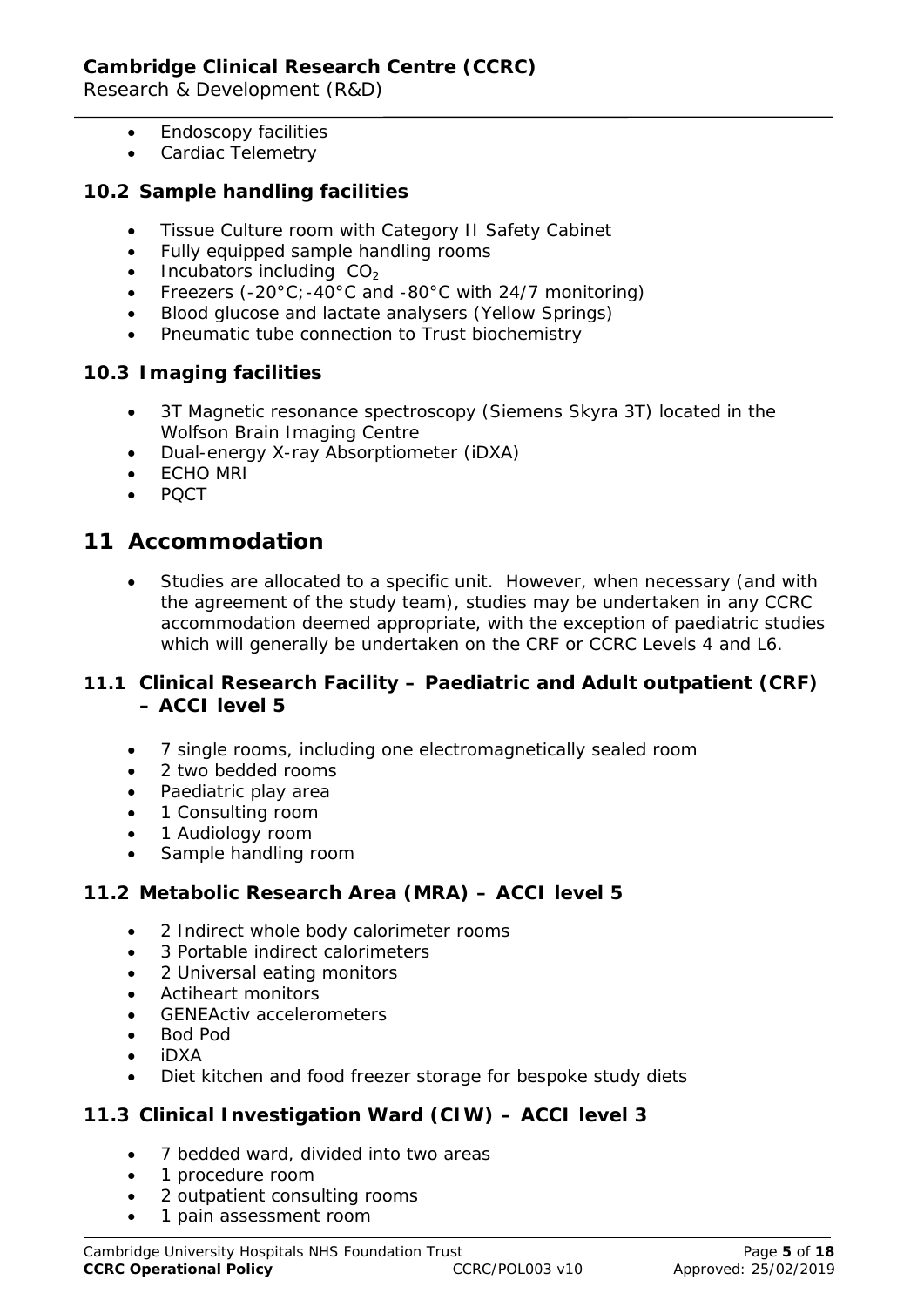• Sample handling room

### **11.4 Interventional Investigation Unit - CCRC level 2**

- 2 consulting rooms
- Reception and waiting area
- Endoscopy procedure room
- Minor procedures room
- 2 bedded female recovery room
- 3 bedded male recovery room
- Sample handling room

## **11.5 Early Phase Trial Unit - CCRC level 3**

- 5 HDU standard beds
- 1 side room (ensuite)
- 2 consulting rooms
- Shared hot desk space
- Sample handling room
- Drug prep room
- Waiting area

### **11.6 Metabolic Translational Research Facility - CCRC levels 4 and 6**

- Level 4 comprises:
	- 2 two-bedded rooms (ensuite), capable of accommodating bariatric patients
	- 2 single rooms (ensuite), capable of accommodating bariatric patients
	- **2** single rooms with near testing facilities for overnight sampling
	- Paediatric playroom
	- **Procedure room**
	- **Sample handling room**
	- Consulting room
- Level 6 comprises:
	- Full equipped Metabolic diet Kitchen and Food storage facility
	- **Adult and Child dining facilities**
	- 2 Cognitive Testing Rooms
	- **Kitchenette**
	- **Lounge** area
	- **Consulting room**

## **11.7 Adult Clinical Research Facility - CCRC level 5**

- 6 single inpatient room, all ensuite
- Near patient testing facilities for high intensity sampling
- Sample handling room
- Exercise test room
- Patient lounge

#### **11.8 CCRC Administration Offices (Barton House)**

• A number of non-clinical staff are based in offices located in Barton House. Hot desk facilities for CCRC clinical nursing staff are also available, as well as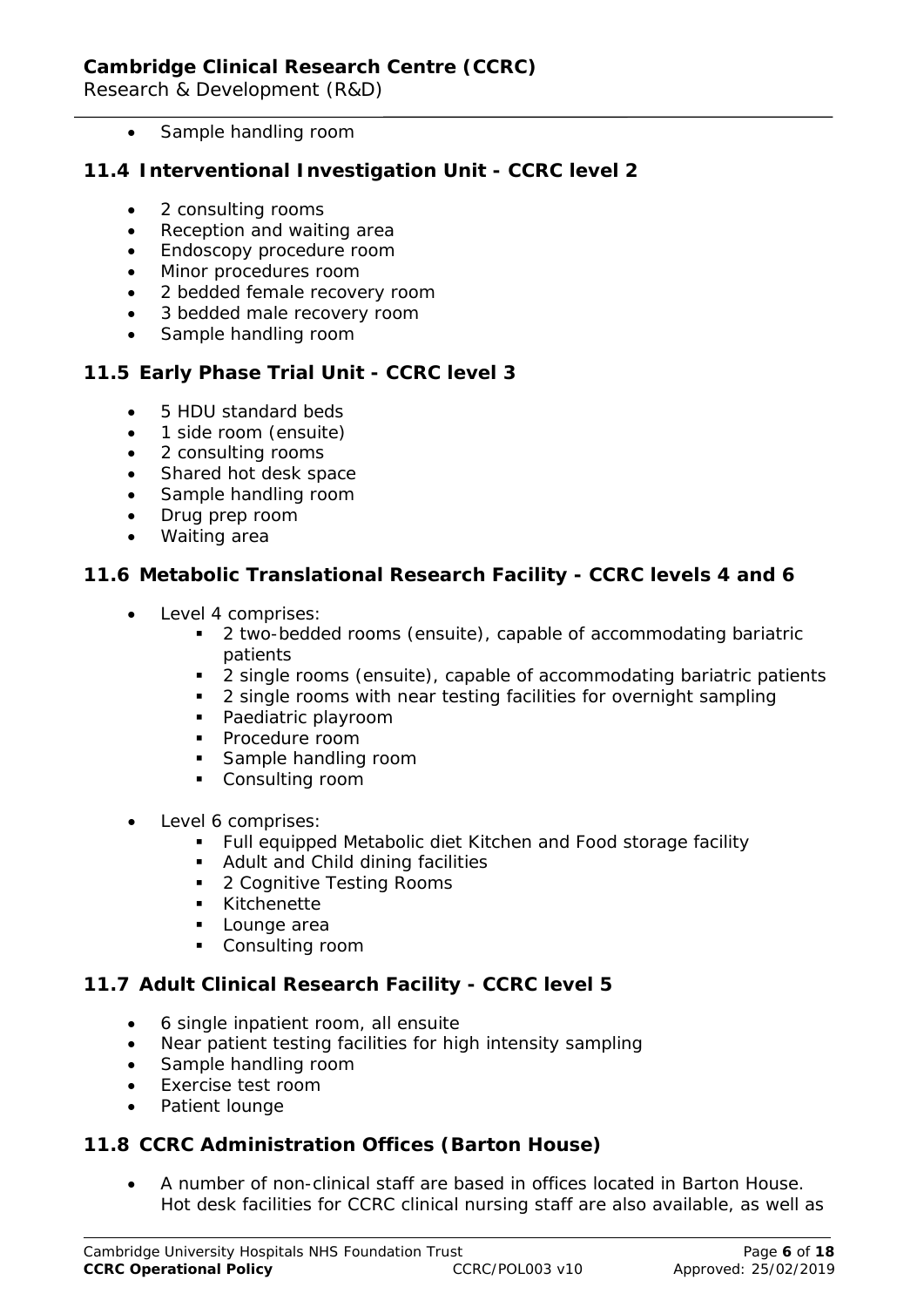Research & Development (R&D)

a dedicated meeting room with NHS and University of Cambridge network access.

# **12 Opening times**

|                     | Days           | <b>Core Hours</b>            | > 18:00    |
|---------------------|----------------|------------------------------|------------|
| <b>ACCI CRF</b>     | <b>MON-FRI</b> | $08:00 - 18:00$   On request |            |
| <b>ACCI CIW</b>     | <b>MON-FRI</b> | $08:00 - 18:00$ On request   |            |
| <b>CCRC L2</b>      | <b>MON-FRI</b> | $08.00 - 16.00$              |            |
| <b>CCRC L3</b>      | <b>MON-FRI</b> | $08.00 - 18.00$              | On request |
| <b>CCRC L4</b>      | <b>MON-FRI</b> | overnight                    |            |
| <b>CCRC L5</b>      | <b>MON-FRI</b> | overnight                    | On request |
| <b>Barton House</b> | <b>MON-FRI</b> | $08:00 - 18:00$              |            |

## **12.1 Booking and cancellation of participants**

- Booking for beds and rooms is via a central booking service
- Bookings should be confirmed (with patient name) at least two weeks prior to the date requested
- Unconfirmed bookings will be re-allocated to other study teams within 2 weeks of the date requested
- **Email bookings** can be made using the following contact points:
	- CRF | CCRC L4 | CCRC L5: [crfl4l5@addenbrookes.nhs.uk](mailto:crfl4l5@addenbrookes.nhs.uk)
		- CIW | CCRC L2 | CCRC L3: [ciwl2l3@addenbrookes.nhs.uk](mailto:ciwl2l3@addenbrookes.nhs.uk)
- **Telephone bookings** can be made on the following numbers:
	- CRF | CCRC L4 | CCRC L5: 01223 596251 or Ext 6251
	- CIW | CCRC L2 | CCRC L3: 01223 596078 or Ext 6078

# **13 Personnel**

- **See appendix 1- organisational chart**
	- Expert nurses provide total nursing care for patients & volunteers
	- Nursing staff are able to undertake a wide range of invasive and noninvasive monitoring and therapeutic interventions following study specific, local and hospital procedures
	- Bank nurses are accountable to the Nurse Managers

## **13.1 Medical responsibility for patients and volunteers**

- Responsibility for medical cover lies with the Principal Investigator (PI) or named deputy for each study
- Agreed cover and contact numbers must be provided for all patients and volunteers. In the absence of the PI or deputy or in an emergency situation the specialty on-call registrar will be called. If there is no speciality registrar available, the on-call general medical SpR will be called (see appendix 2)
- All patients/volunteers admitted onto the CCRC overnight will be assessed by a designated member of the research study team. This will be clearly documented in their electronic patient record
- Clinical advice is available to CCRC staff from the CCRC Directors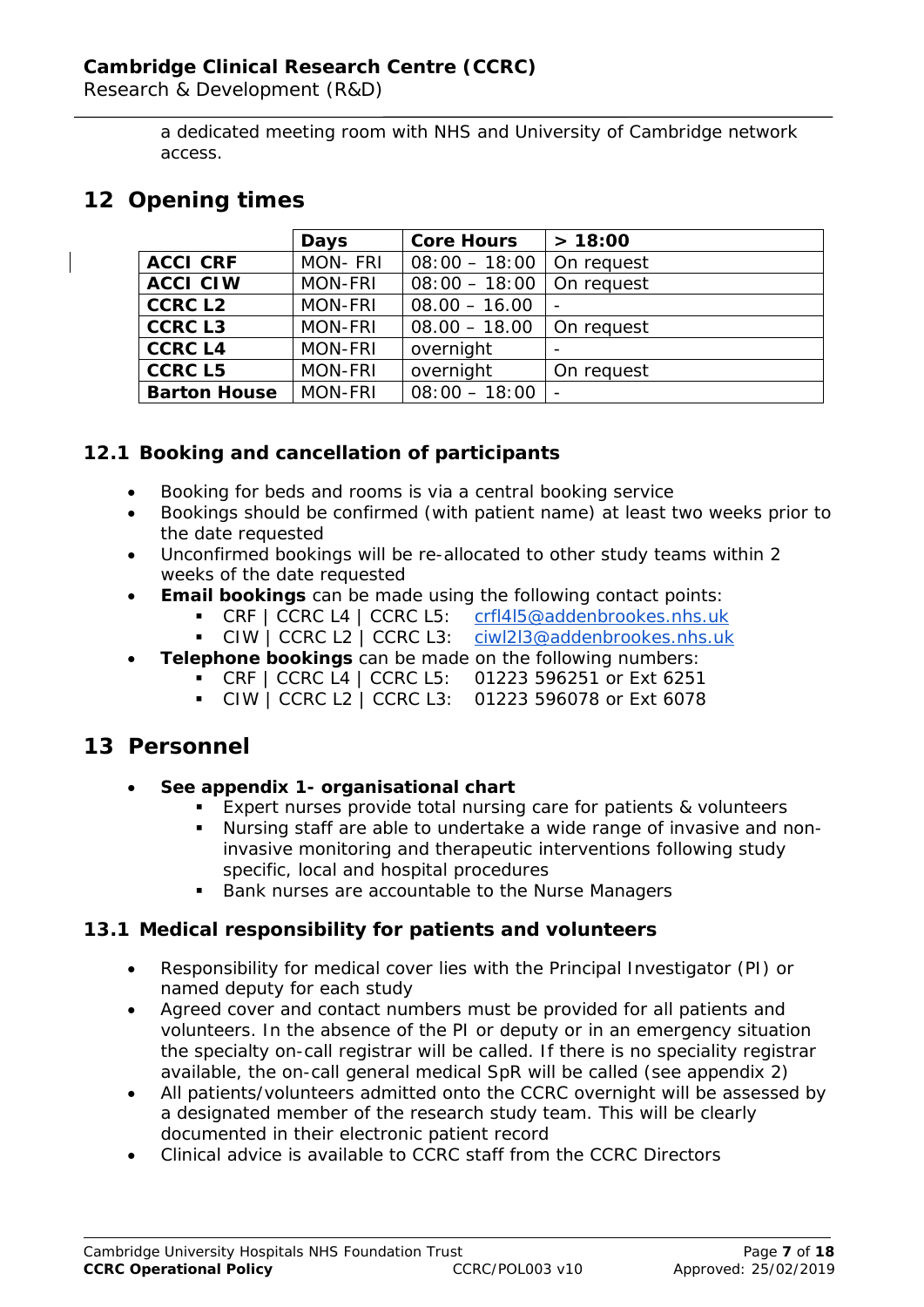## **13.2 Clinical Bleep holder and On–Call responsibilities**

- 24/7 support is available to staff via the following routes:
	- The Clinical Bleep Holder rota
		- Provides first-line support and takes responsibility for active studies, staffing, equipment and facilities
		- $\blacksquare$  Mon-Fri 08:00 16:00
		- Contactable via Bleep 156-2097
	- The Senior Nurse On Call rota
		- Acts as the route of escalation for the Clinical Bleep Holder during core hours
		- **Provides out-of-hours cover for the Bleep Holder role, Mon-Thurs** 16:00-08:00 and Fri 16:00 – Mon 08:00
		- **Contactable via:** 
			- Mobile: 07885 971912
			- email: [acrconcall@addenbrookes.nhs.uk](mailto:acrconcall@addenbrookes.nhs.uk)
	- **A CCRC On-Call Manager** 
		- available 24/7 to provide support to, and the route of escalation for, the Senior Nurse On Call
		- Contactable via the Senior Nurse On Call (07885 971912)

# **14 Patient and volunteers**

- Study participants (patients and healthy volunteers) will be regarded as patients under the clinical care of CUH, and will undergo appropriate clinical assessment by the PI or suitable research team member prior to study participation
- All participants must give their informed consent prior to taking part in the studies
- Participants of all ages take part in studies conducted on the CCRC

#### **14.1 Paediatric arrangements**

- The CRF (ACCI L5) is equipped to accommodate children and young people
- All staff are DBS (Disablement and Barring Service) checked prior to employment and receive child protection updates and paediatric basic life support training
- Paediatric studies are overseen by a qualified CCRC paediatric nurse
- High-risk areas have restricted access via key pad locks
- Children must be accompanied by a parent or guardian at admission and discharge, and supervised by a parent or guardian during their stay
- A designated playroom is available
- In the event that both children and adult participants are present on the CRF simultaneously (excluding parent/guardian), CRF staff will segregate both groups to comply with child safety recommendations
	- Adult participants will be seen in the outpatient area and will use the main reception waiting area
	- Children and young people will be seen in the paediatric area and will use the paediatric reception area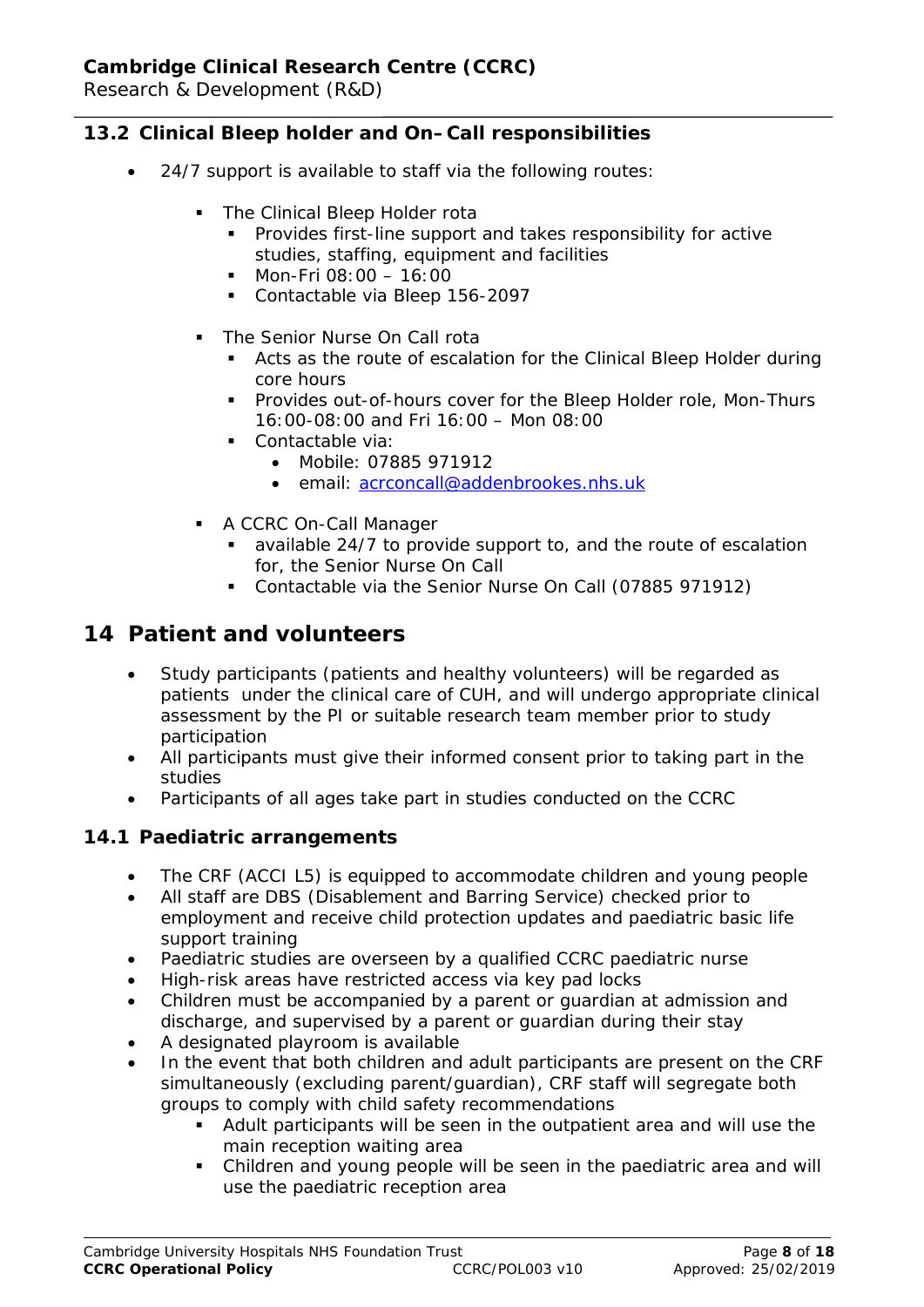# **15 Data management**

- Research source data collected within the CCRC will be the responsibility of the PI
- Source data collected by CCRC staff will be handed over to the research team at the end of the participant's visit

#### **15.1 Local information systems**

- Within the CCRC there is access to both NHS and University IT systems
- Both systems are incrementally backed up daily and full back ups are performed weekly with off-site back up
- WiFi is available

#### **15.2 Stand alone databases**

- **iDXA –** scan source data is given to the research team and the data are backed up daily to the University group drive
- **BodPod –** source data is given to the research team and transcribed into the log book. Data is also backed up to floppy disc
- **CRFManager**™ **–** used for booking participant visits and backed up in line with the University IT policy

# **16 Emergency services**

#### **16.1 CCRC CUH emergency cover:**

- Cardiac Arrest teams (Adult | Paediatric & Obstetric)
- Fire Response team
- Security team
- Rapid Response Team

#### **16.2 Emergency access**

• Emergency access for the Trust cardiac arrest team, including support staff, is via a dedicated emergency access corridor linking Trust L3 ATC corridor with CCRC Level 3 and lifts to other floors.

#### **16.3 Resuscitation equipment**

- **CRF** one paediatric resuscitation trolley by nurses' station and one adult resuscitation box and adult/paediatric AED in the adult outpatient area
- **CIW** one adult resuscitation trolley with Philips Health Care Heartstart XL+ by nurses' station
- **CCRC Level 2** one adult resuscitation trolley with Philips Health Care Heartstart XL+ by nurses' station
- **CCRC Level 3** one adult resuscitation trolley with Philips Health Care Heartstart XL+ by nurses' station
- **CCRC Level 4** one adult resuscitation trolley with Philips Health Care Heartstart XL+ and one paediatric resuscitation trolley by nurses' station
- **CCRC Level 5** one adult resuscitation trolley with Philips Health Care Heartstart XL+ and one paediatric resuscitation box by nurses' station
- **CCRC Level 6** one combined adult and paediatric resuscitation box and AED by workstation in south corridor – in alcove in front of Room 06-022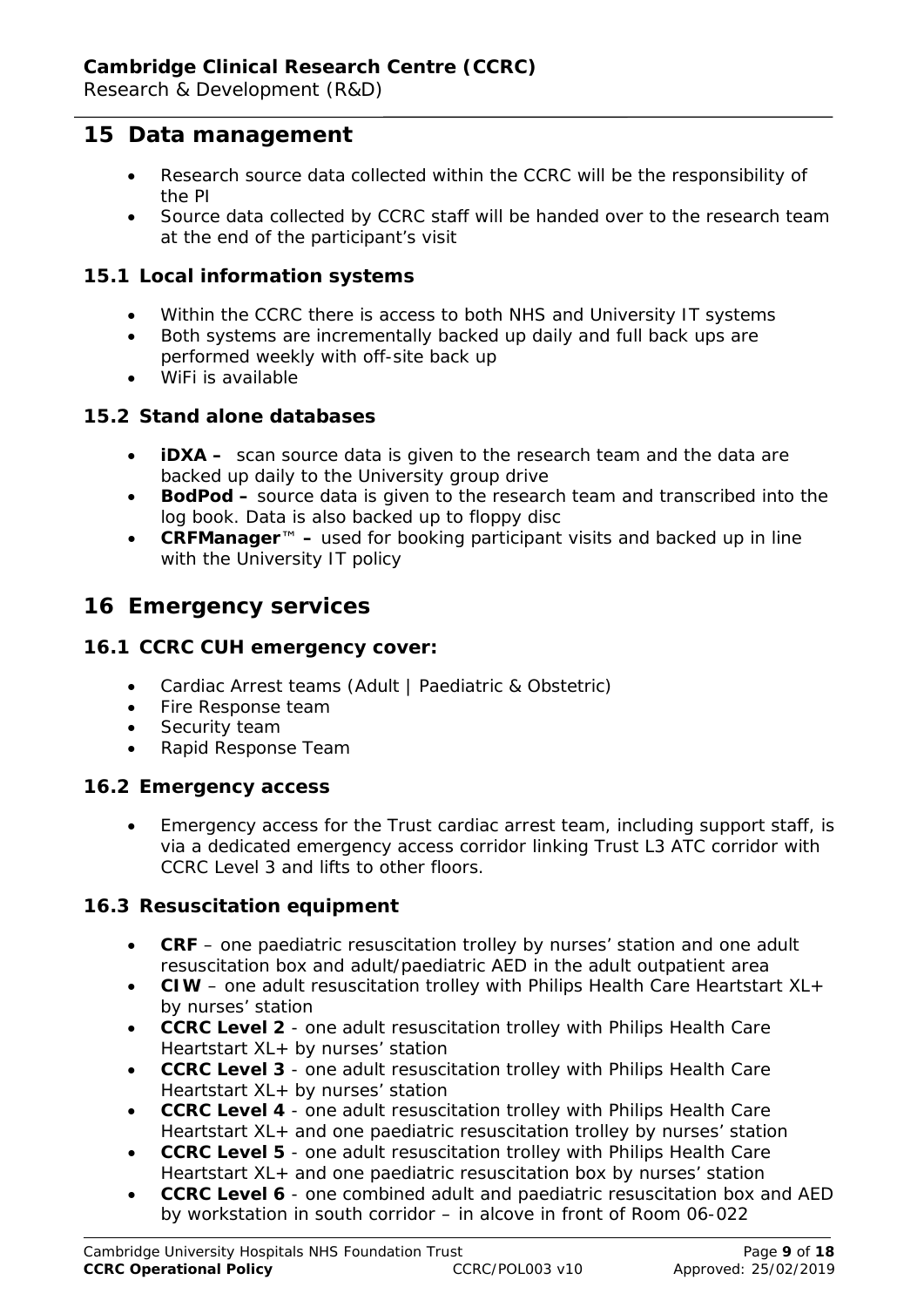Research & Development (R&D)

- Portable suction is available in all clinical areas
- Each bed space is equipped with piped  $O<sub>2</sub>$  and suction

### **16.4 Emergency Telephone numbers**

| • CUH Fire Response/Security              | Ext 3333       |
|-------------------------------------------|----------------|
| • CUH Cardiac Arrest/Resuscitation team   | Ext 2222       |
| • CUH Estates and Facilities helpdesk     | Ext 216696     |
| • University Maintenance Unit help desk   | 01223 337784   |
| • (Mon-Fri 08:00-17:00) or, out of hours: |                |
| • University Security Control Centre      | 01223 331818   |
| • CUH IT helpdesk                         | Ext 216757     |
| • CUH Switchboard                         | Ext 100        |
| • Emergency Ambulance                     | 9999           |
| • CCRC On Call Bleep Holder               | Bleep 156-2097 |
| • CCRC Senior Nurse On Call               | 07885 971912   |

CCRC On-Call Manager see Senior Nurse on call rota

**17 Security**

# **17.1 CRF and CIW (ACCI)**

- CCTV cameras operate at the entrances to the CRF and CIW
- An immediate response service is provided by the porters/security staff
- For any security emergencies, contact extension 3333
- Panic systems are located at the reception and at nurses' stations within the CRF and CIW to alert other staff of any potential danger
- Emergency door release buttons are located at the nurses' station in CRF and CIW

# **17.2 CCRC Levels 1-5**

- CCTV cameras operate at all entrances to CCRC facilities on levels 1 and 2
- An immediate response service is provided by Trust porters/security staff
- For any security emergencies contact extension 3333
- Panic systems are located at the reception, within clinical and administrative areas and at nurse's stations at each level
- Emergency door release buttons are located at each nurses station
- Video entry systems are located in the lift lobbies, and at the front door for out of hours access

## **17.3 Barton House**

- An immediate response service is provided by the Trust porters/security staff
- For any security emergencies contact extension 3333

## **17.4 Access**

- Access to all CCRC facilities is governed by the Trust lone working policy
- Access is arranged through the admin team and Trust Access Centre
- Access to the CCRC is controlled by staff ID swipe card
- Access to Barton House entrance is by dedicated key fob and then by staff ID badge to the office area
- CCRC staff have authorised access to all facilities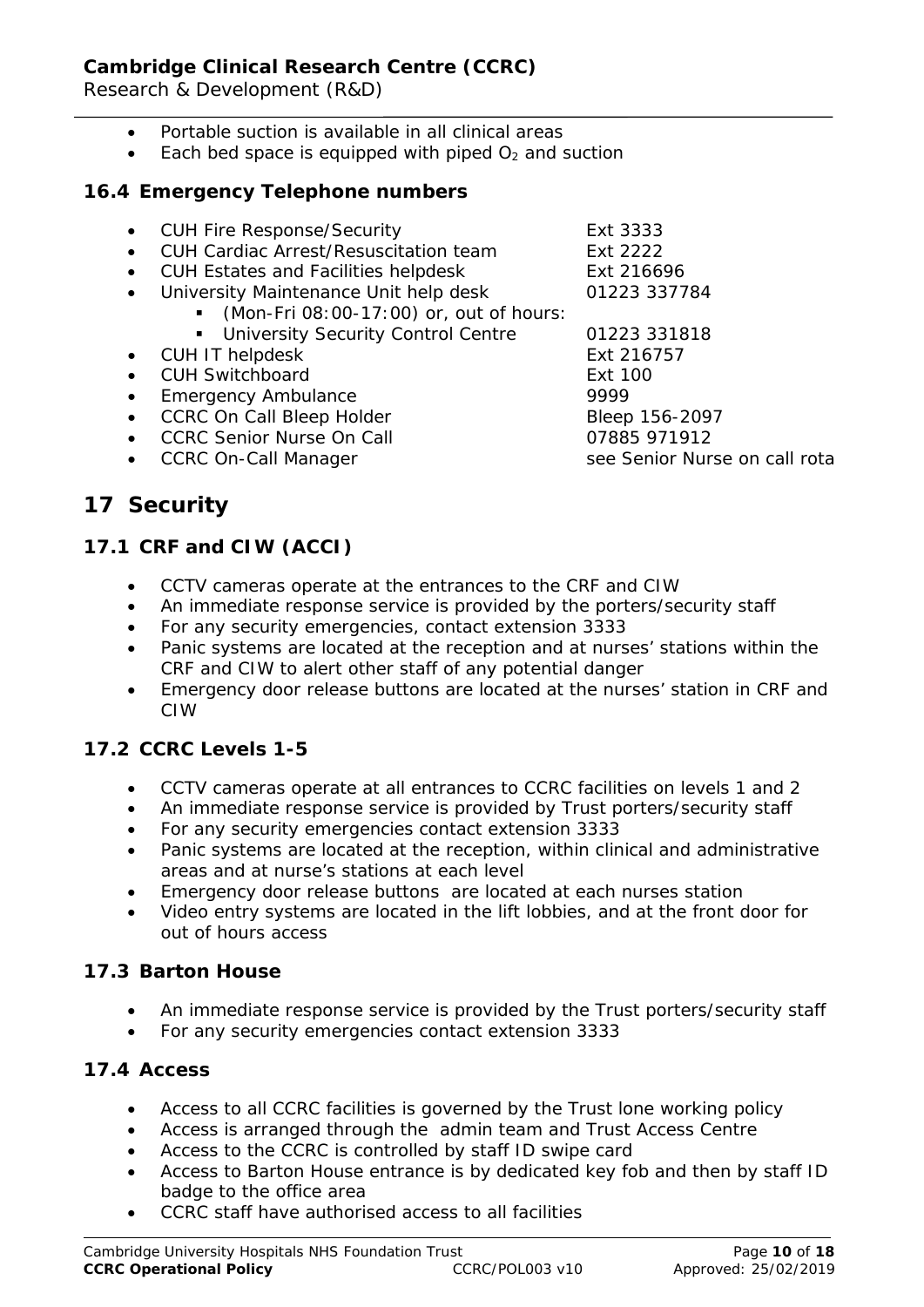Research & Development (R&D)

- Investigators and their research teams have access granted for limited times, depending on their study requirements
- Patient and visitor access is via call bell, at the main entrance of all units
- Barton House is accessed via a buzzer system at the building entrance
- Trust Porters, Trust contracted cleaners, Shift Technicians, Cardiac Arrest teams and Fire Response teams have appropriate access
- GSK maintenance and security staff have 24/7 access to the CRF and CIW service risers in ACCI building
- VRU staff, patients and visitors access VRU through the CIW

# **17.5 Keys and digital locks**

- Keys are managed according to Trust security policy (Document ID R21165D7907) and local standard operating procedure
- Trust security staff GSK security staff and carpenters hold a master key for emergency access to ACCI (CRF and CIW)
- Trust security staff hold master keys for emergency access to CCRC (all levels), except the Level 3 glass doors (keys to which are held locally, with additional ward keys accessible via the Senior Nurse on call).
- Digital keypad locks are used throughout the units
- Lock codes are changed in accordance with CCRC Standard Operating Procedure.

# **17.6 Closure of CCRC units**

- If the units are closed:
	- All rooms must be checked and doors must be locked
	- **Drug cupboard keys and the master key must be locked in the coded** key cabinet located at each nursing station
	- The code to the key cabinets is known to the nurse in charge and is available via the Senior Nurse on call outside of opening hours.

# **18 Health and Safety Governance and Risk Management**

- The CCRC complies with Trust Health and Safety policies and procedures
- The CCRC has a designated Risk Lead and Risk Officers.
- Governance and risk issues, including complaints, incidents and research related events are reported and managed via the CCRC Patient Safety and Governance (PS&G) meetings, held quarterly.
- Workplace health and safety inspections are undertaken and studies and work processes will be appropriately risk assessed, with any outcomes shared via the CCRC Patient Safety and Governance (PS&G) meetings, held quarterly.
- Incidents are reported via the Trust Quality and Safety Information System (QSiS) and via the processes described in CCRC/SOP105 Reporting and Management of Research-Related Events.
- The CCRC Risk Lead participates in the ACCI Health and Safety Committee meetings via GSK.

# **18.1 All staff**

- CCRC staff and visiting staff are required to comply with Trust policies and procedures
- Staff responsibilities for health and safety are: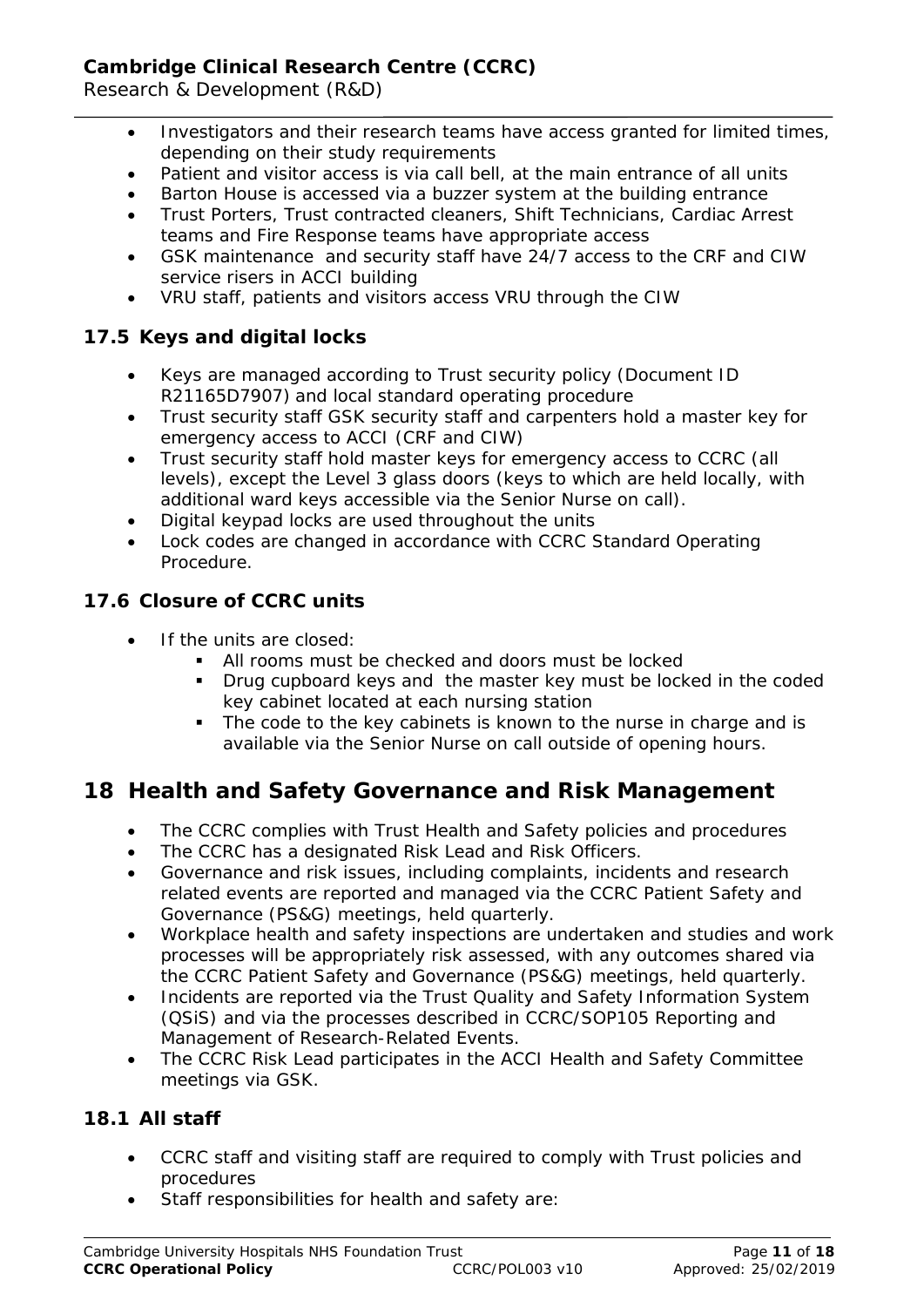Research & Development (R&D)

- To report incidents and near misses using the Trust Quality and Safety Information System (QSiS) and CCRC/SOP105 (Reporting and Management of Research-Related Events)
- To undertake immediate action to manage any incidents and identifying actions needed to minimise the chances of recurrence
- To take action to deal with simple health and safety hazards which are within their scope of responsibility e.g. mopping up spillages to prevent slips, trips and falls
- Taking reasonable care of their own safety and the safety of others
- Not interfering with or misusing any items or equipment provided in the interests of health and safety
- **Complying with Trust policies and procedures**
- **Being familiar with the Trust's risk management policies and** departmental risk issues
- Being aware of emergency procedures relevant to their area of work
- Escalating any unresolved health and safety issues to their risk officer

## **18.2 First aid**

- The appointed person for first aid is the Shift Coordinator.
- Any member of staff suffering an injury that requires specialist attention must go to the Emergency Department
- The first aid box is located in:
	- CRF: clean utility room and diet kitchen
	- CIW: treatment room (drug cupboard)
	- **CCRC: Sample Handling Rooms & kitchens**
- Eye wash kits are located in:
	- CRF, CIW and CCRC L2, 3, 4, 5, sample handling rooms
	- **Tissue Culture Laboratory areas**
	- CCRC L3 drug prep room
- For further information, refer to the Trust first aid process (Document ID R18468D2673)

## **18.3 Hazardous substances**

- Hazards will vary and are dependent on studies undertaken within the unit
- Studies are risk assessed prior to opening on the unit in accordance with the Trust risk management policy (Document ID R18427D2700) and local risk assessment.
- Management of any hazard will be documented in the Study Flow Sheet for the study and staff informed.
- Under normal conditions of use, most substances are non-hazardous.
- Others require control measures. These include but are not limited to:
	- Blood
	- **Cytotoxic drugs**
	- **Endoscopy washing chemicals**
	- Gene therapy drugs
	- Nitrogen gas
	- **Dry ice**
	- **I** lonising radiation
	- **Liquid nitrogen**
- The Control of Substances Hazardous to Health (COSHH) assessments for the CCRC are available in the Q-Pulse Quality Management System.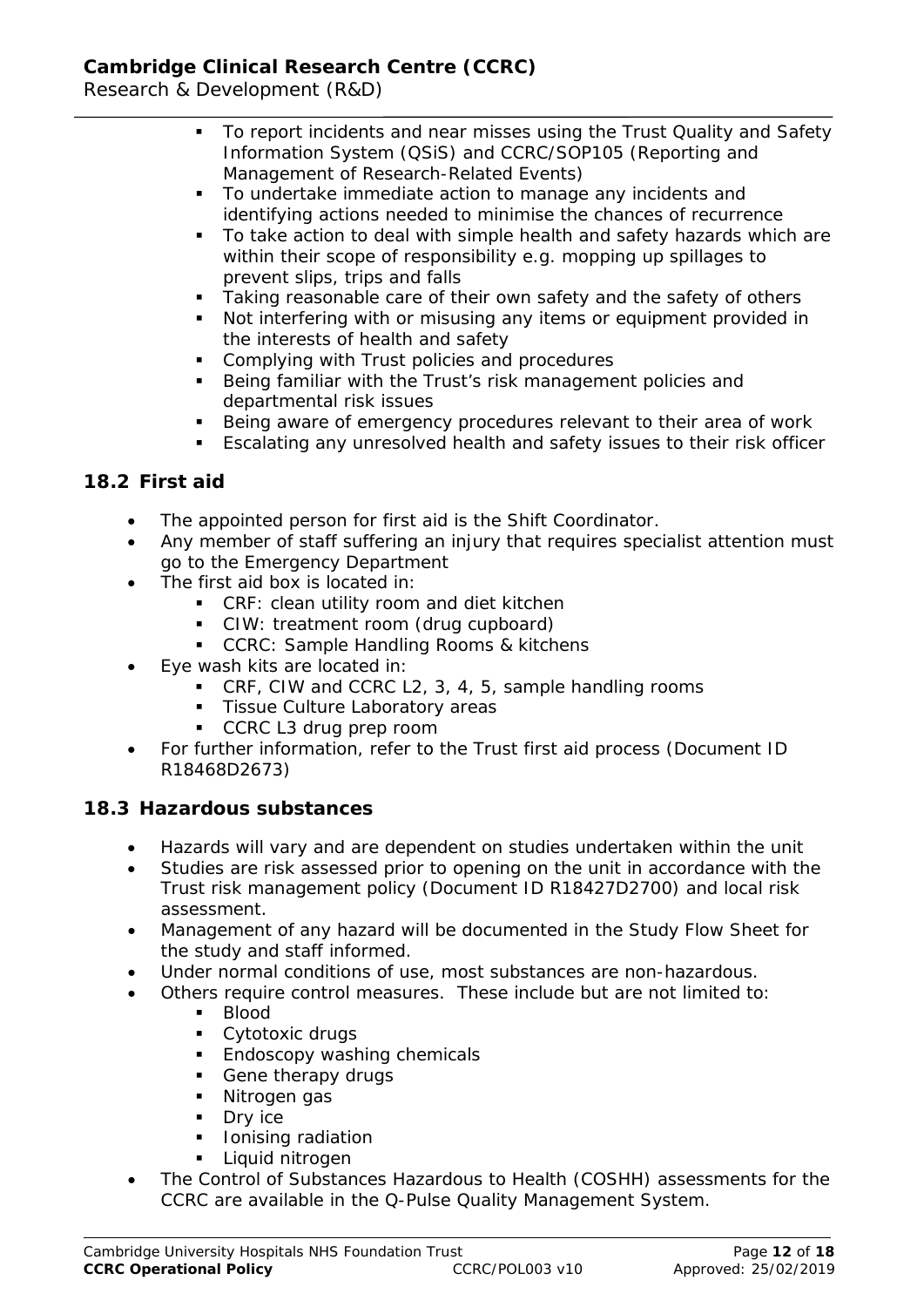Research & Development (R&D)

• Appropriate safety precautions are taken prior to handling any hazardous substance.

#### **18.4 Drug storage**

- All drugs must be ordered, stored and processed in line with Trust policy
- Spare keys for drug storage areas are retained by the Head Nurse and Director of Operations

# **19 Fire Safety**

• All staff must be familiar with and comply with the Trust's fire safety policy (Document ID R20842D344)

#### **19.1 Break glass fire points are located:**

- **CIW**: level 3
	- **ACCI lobby entrance to ward**
	- **Corridor to right of reception desk**
	- **Corridor to right of specimen handling room**
- **CRF**: level 5
	- ACCI lift lobby entrances to ward
	- Reception/ main entrance
	- **Staff room/ GSK entrance**
	- **Patient kitchen corridor**
- **Barton House**
	- On lift lobby next to the door to the stairs
- **CCRC Break glass fire points are located:**
	- Main entrances to building; every lift lobby and Level 7 at top of West staircase
	- CCRC L1: Lift lobby, at each side of the double grey fire doors
	- CCRC L2: Main entrances to building; lift lobby; entrances to floors; at each side of grey fire doors
	- CCRC L3: Lift lobby; entrances to floors; at each side of grey fire doors
	- CCRC L4: Lift lobby; entrances to floors; at each side of grey fire doors
	- CCRC L5: Lift lobby; entrances to floors; at each side of grey fire doors
	- CCRC L6: Lift lobby; entrances to floors; at each side of grey fire doors

#### **19.2 The following fire equipment is available**

- **CIW**: level 3
	- $\textdegree$  CO<sub>2</sub> extinguisher main entrance reception
	- $CO<sub>2</sub> +$  foam extinguishers entrance to Vascular Research Unit
	- $CO<sub>2</sub> +$  foam extinguishers and access to fire hydrant riser in the level 3 ACCI lobby
	- Straps are held in the level 3 ACCI lobby for use under mattresses
- **CRF**: level 5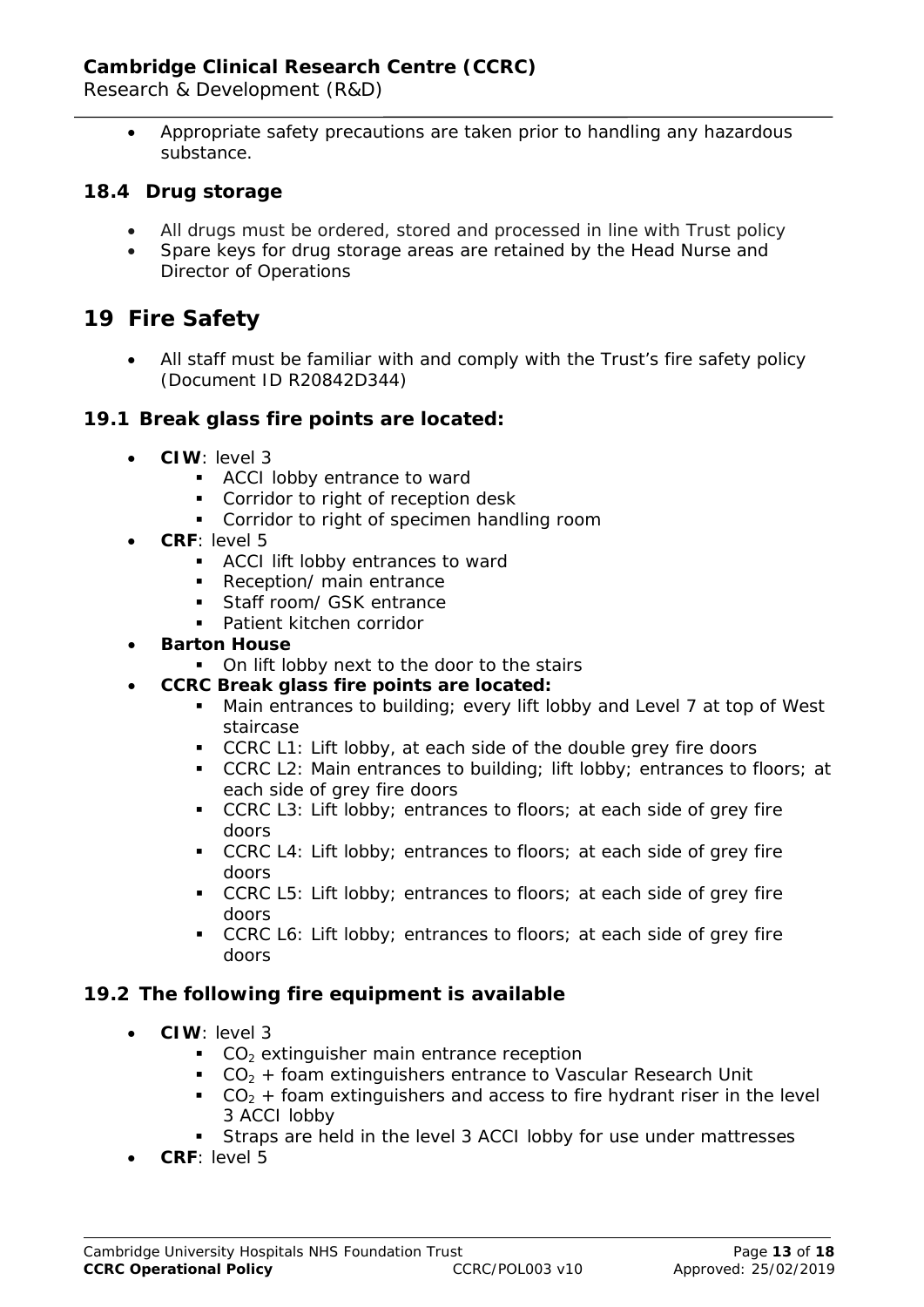Research & Development (R&D)

- $CO<sub>2</sub>$  + foam extinguishers; opposite meeting room; opposite sluice; opposite nurse's station; specimen handling room corridor and at both ACCI level 5 lift lobbies
- Fire blankets are situated in patient kitchen and diet kitchen.
- Straps are held in the CRF level 5 lift lobby areas for use under mattresses
- Access to fire hydrant risers in both ACCI level 5 lift lobbies
- **CCRC L1:**
	- $CO<sub>2</sub> +$  foam extinguishers in recessed cupboards in lift lobby
	- $CO<sub>2</sub> +$  foam extinguishers located in plant room
	- $CO<sub>2</sub> +$  foam extinguishers at bottom of West staircase
- **CCRC L2:**  $CO<sub>2</sub> +$  foam extinguishers located in recessed cupboards in lift lobby; at nurse station; in corridors
- **CCRC L3:**  $CO<sub>2</sub> +$  foam extinguishers located in recessed cupboards in lift lobby; at nurse station; in corridors
- **CCRC L4:**  $CO<sub>2</sub>$  + foam extinguishers located in recessed cupboards in lift lobby; at nurse station; in corridors
- **CCRC L5:**  $CO<sub>2</sub> +$  foam extinguishers located in recessed cupboards in lift lobby; at nurse station; in corridors
- **CCRC L6:** CO<sub>2</sub> + foam extinguishers located in recessed cupboards in lift lobby; at nurse station; in corridors
- **CCRC L7:**  $CO<sub>2</sub> +$  foam extinguishers located in rooftop plant rooms
- **Barton House:**  $CO<sub>2</sub> +$  foam extinguishers in the lift lobby

# **19.3 The Fire alarm**

The alarm system in the ACCI and CCRC buildings are a two stage system:

## **Intermittent alarm:**

Alerts people to a potential fire in their immediate area. This alarm sounds either when a fire detector operates or when a manual call point is operated.

## **Continuous sounding alarm:**

Fire alarm staff should prepare to evacuate to the next fire resistant box with the assistance of the Trust Fire Response Team (FRT) In the unlikely event of a continuous alarm sounding with no previous intermittent fire alarm, where the Fire response team are not present, the nurse in charge should search the area for signs of fire and if none are found they should phone 3333 to request attendance of FRT.

• The alarm system in Barton House is a single stage alarm, linked to the Trust system and tested weekly

## **When the alarm sounds**:

Occupants should search the area for signs of fire and if none are found should evacuate the building, in accordance with the Trust fire safety mandatory training

## **19.4 Evacuation**

- CRF, CIW and CCRC: **Evacuation, if required, is to the adjacent fire resistant box. This includes lateral transfer between ACCI and CCRC at level 5 if indicated.**
	- The nurse in charge of the unit must take the following documents kept at the nurse's station to cross check staff and patients: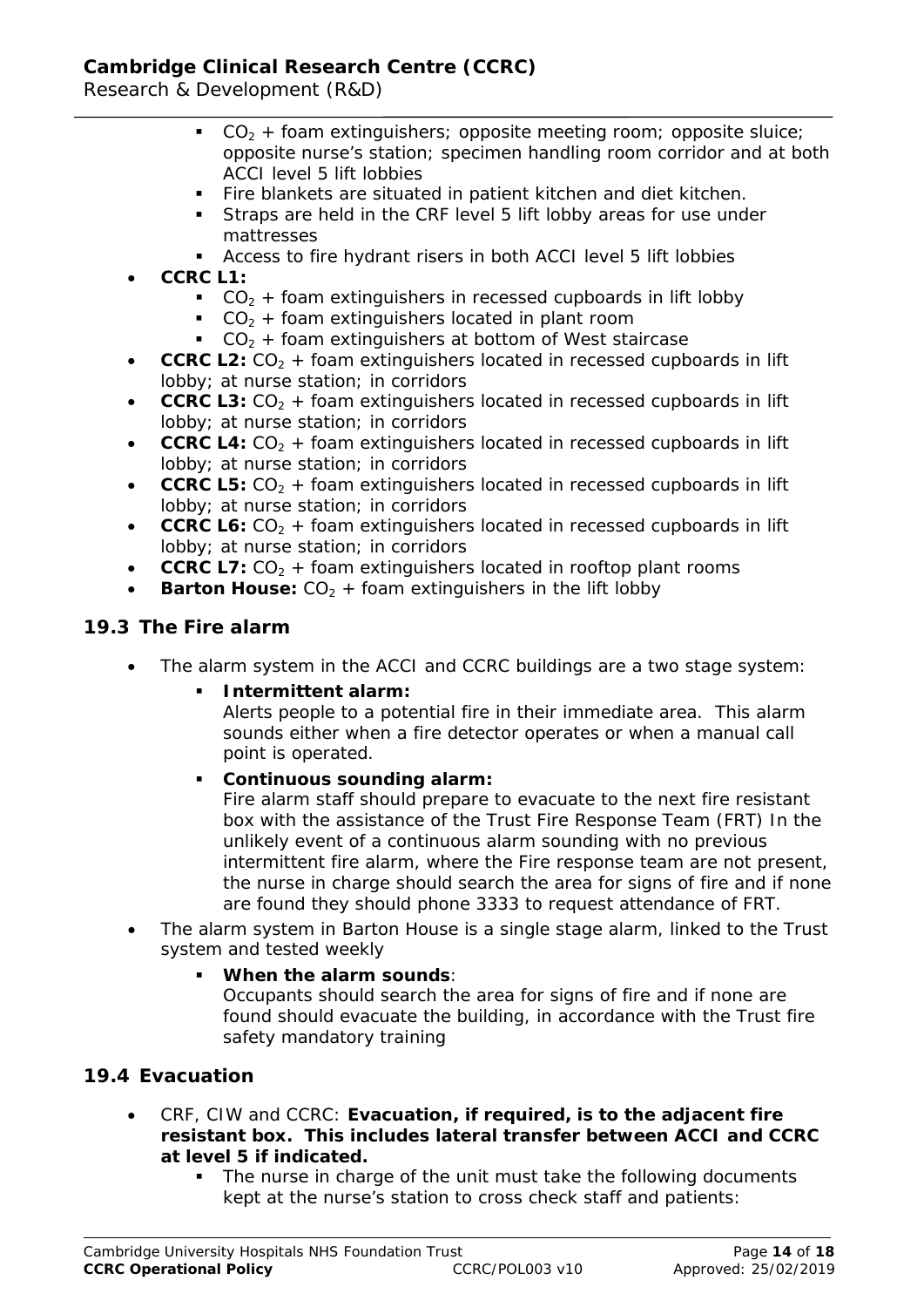Research & Development (R&D)

- Daily patient list and off duty rota
- Further evacuation, if required, should be discussed with the Fire Response Team if there is no immediate threat from fire.
- **Barton House:** Evacuate via the main stair case to level 2 and then the adjacent car park K2

#### **19.5 Fire escapes**

- Fire escapes must be kept clear at all times and are located as follows:
	- **CIW:** via main ward entrance to ACCI level 3 lobby
	- **CRF:** via main ward entrance to ACCI and service lift lobbies in Level 5
	- **Barton House:** via the main staircase to Level 2 exit doors
	- **CCRC:** via the East or West staircase to Level 2 for all floors except Level 1
	- **CCRC L1**: via the West staircase to Level 2 or the Level 1 exit to the Trust corridor
- The nearest assembly points are located as follows:
	- **CIW:** Level 3 Main Theatres Corridor
	- **CRF:** Via stairs to level 3, then as for CIW **OR** via ACCI level 5 GSK stairs to level 2 Rosie Hospital / ATC corridor
	- **Barton House:** Via stairs to level 2 then adjacent car park (K2)
	- **CCRC:** Via exits to outside on Level 2 and then the large covered reception area within the ATC

# **20 Monitoring compliance with and the effectiveness of this policy**

#### **a. Process for Monitoring Compliance and Effectiveness**

Review of incident forms as recorded on the Risk Management Information System for non-compliance. The results are presented to the CCRC Risk Group and Management Governance Committee. The effectiveness of the process is monitored as part of regular audit.

#### **b. Standards/ Key Performance Indicators**

This process forms part of a quality management system. Documents are reviewed every three years.

# **21 Equality and diversity statement**

This document complies with the Cambridge University Hospitals NHS Foundation Trust service equality and diversity statement.

# **22 Disclaimer**

It is **your** responsibility to check against Q-Pulse that this printed out copy is the most recent issue of this document.

# **23 Document management**

| Approval:          | CCRC governance committee                |  |
|--------------------|------------------------------------------|--|
| Owning department: | CCRC QA                                  |  |
| Author(s):         | Caroline Saunders                        |  |
| File name:         | CCRC POLO03 Operational Policy Version 8 |  |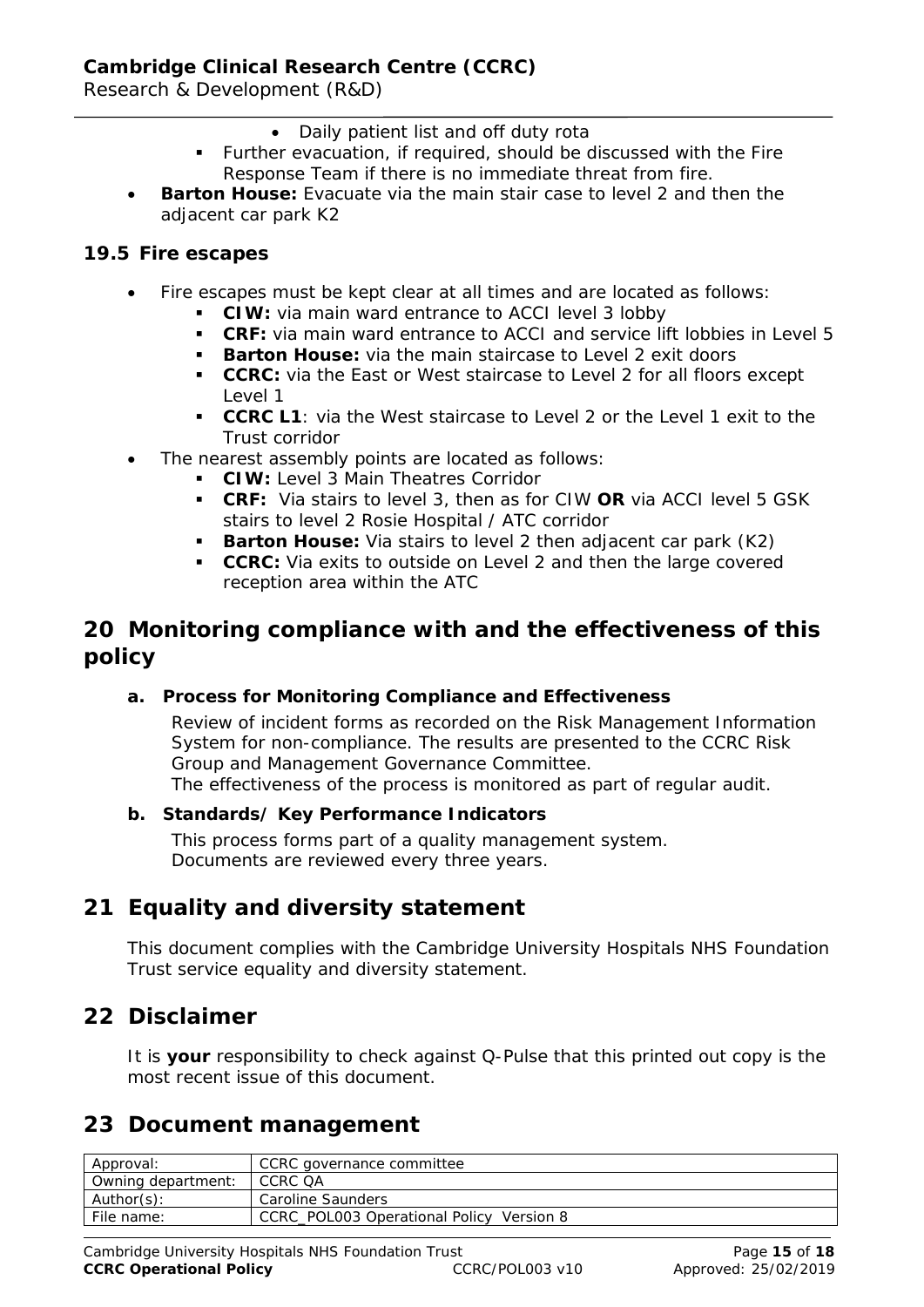Research & Development (R&D)

l,

| $\overline{ }$<br>Supersedes: | Version                  |
|-------------------------------|--------------------------|
| Version<br>number:            | O                        |
| Local<br>reference:           | CCRC/POL003<br>version 8 |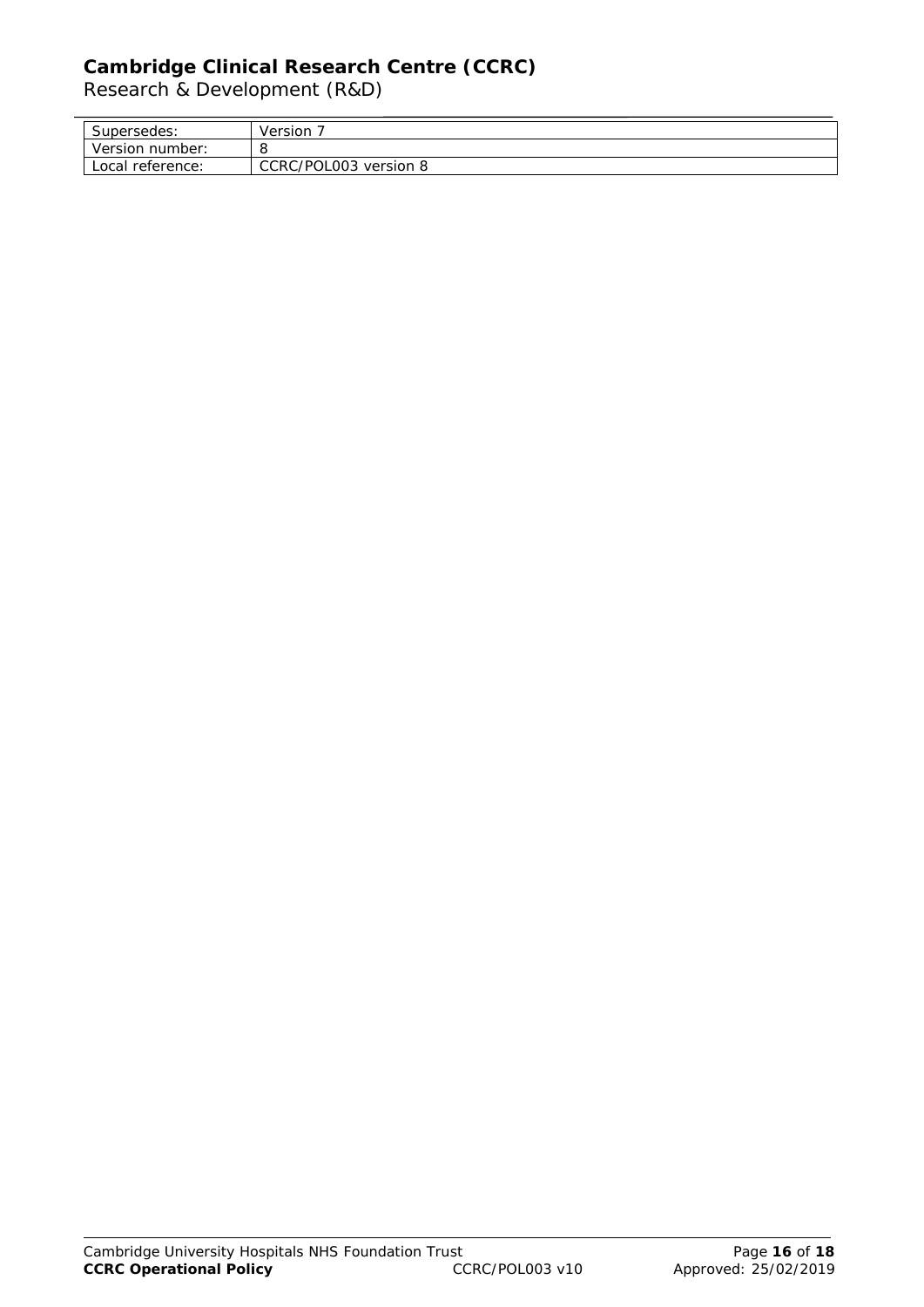